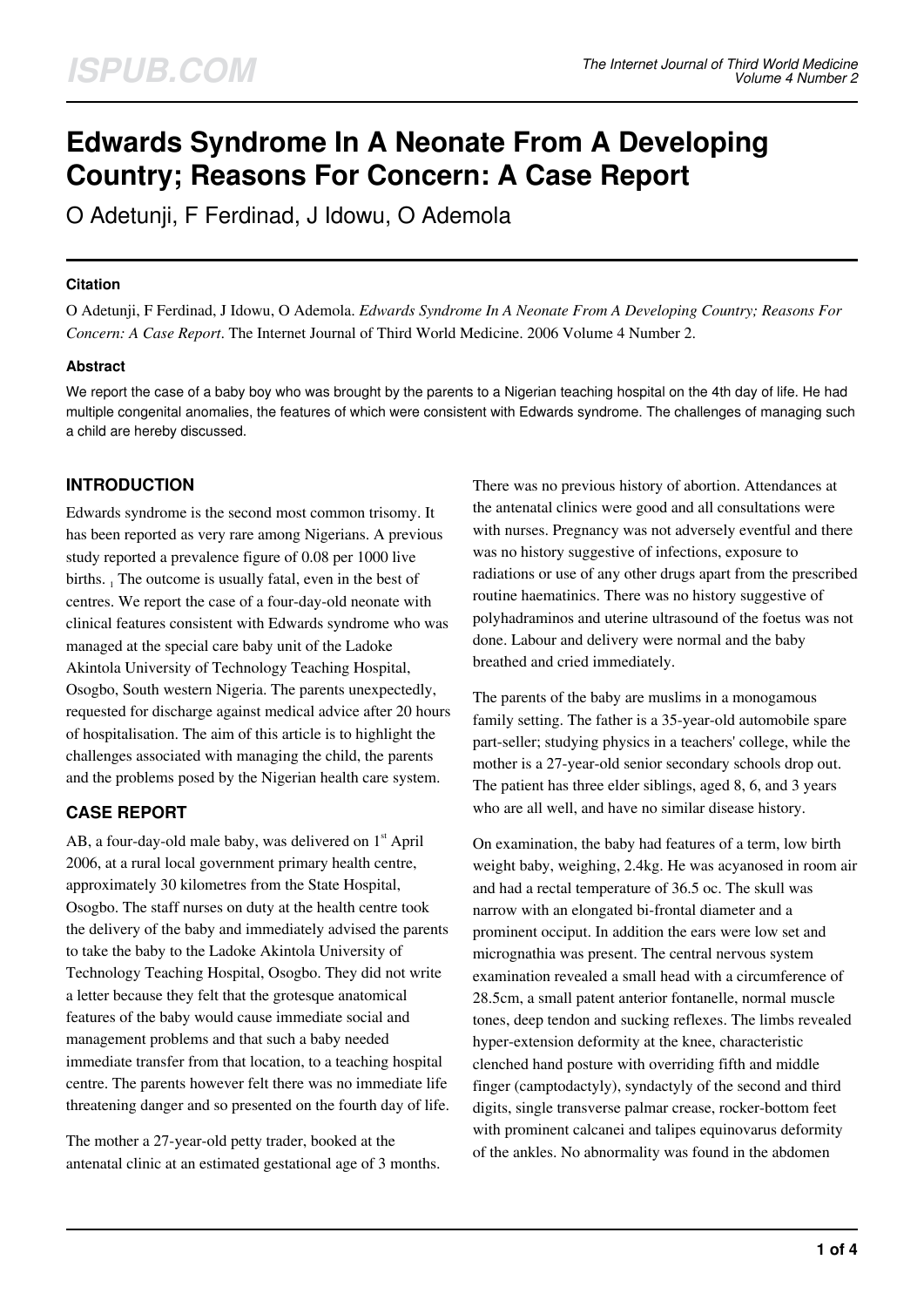except that the rectum terminated in a patulous anus. However, physical examination of the spine and back showed no defect. Also, no abnormal physical findings were detected in the cardiovascular and respiratory systems. A picture of the baby displaying some of these features is shown in figure 1.

## **Figure 1**



An assessment of Edwards syndrome was made and the patient was immediately admitted to the special care baby unit. Nasogastric tube feeding was ordered but this was changed to feeding by cup and spoon, because the passage of the feeding tube was provoking apnoeic attacks. The investigations ordered include, full blood count, chest and skeletal radiographs, echocardiography of the heart, ultrasound of the abdomen and karyotyping.

Barely after 20 hours of hospitalisation the father of the child requested for the baby's discharge (against medical advice) after being overwhelmed by the hospital bills. The only investigation that had been paid for and done so far was the packed cell volume, which was reported to be 55%. The prospects of waiving the total bills accruing from the admission and further management were being considered and this was fully discussed with the parents. As part of the

plan, the radiologist offered to pay for the radiological investigations. However, the father refused all the overtures and help planned and the baby was eventually discharged against medical advice to the parents. As at the time of discharge, the parents had no plans for managing the baby, but the father promised glibly that the baby would be well cared for and brought for review in one-week time. A week later the parents failed to show up at the clinic and all attempts to contact them failed.

# **DISCUSSION**

Edwards syndrome or trisomy 18 was first described in 1960 by Edwards et al.  $_2$  An aberration of the chromosomes, specifically autosomal trisomy 18 is the cause. In most cases the disease arises as a result of non-disjunction and the affected individual usually has a regular trisomy 18. Rarely the aetiology is due to translocations and mosaicism. The phenotypic expression of the disease is most severe in the regular non-disjunction and fairly mild in the translocations and mosaics types. Our case is not true to pattern in terms of the sex, absence of symptoms and signs of cardiac defects, survival for the first 4 days without special care and relatively young maternal age. Perhaps the increased paternal age and a possible trisomy variant may explain some of these phenotypic expressions. The Pena shoiker syndrome or phenotype, in which there is an absence of flexion creases on the hands and fingers is also a possible differential.<sub>3</sub> Karyotype analysis is therefore necessary in diagnosis and classification of chromosomal disease and this ultimately determines the prognosis. 1,4 Other associated findings in patients with Edwards syndrome include severe psychomotor retardation, microencehpaly, micrognathia, arthrogryposis, rocker bottom foot with prominent calcanei and characteristic hand posture.

The antenatal delivery and postnatal management of a baby with this kind of defect presents enormous challenges to a health system such as ours. A study among the inhabitants of Tunisia suggested the promotion of cyto-genetic prenatal diagnosis through, education, genetic counselling and fetal ultrasound as strategies of preventing handicapping conditions like trisomies.  $_6$  However, foetal ultrasound was not done on this baby and opportunities to diagnose some of the abnormalities may have been missed.

Discharge against medical advice by these parents may partly be due to the financial constraints and partly psychological stress from nursing a physically abnormal baby. It is virtually impossible for this parent who could not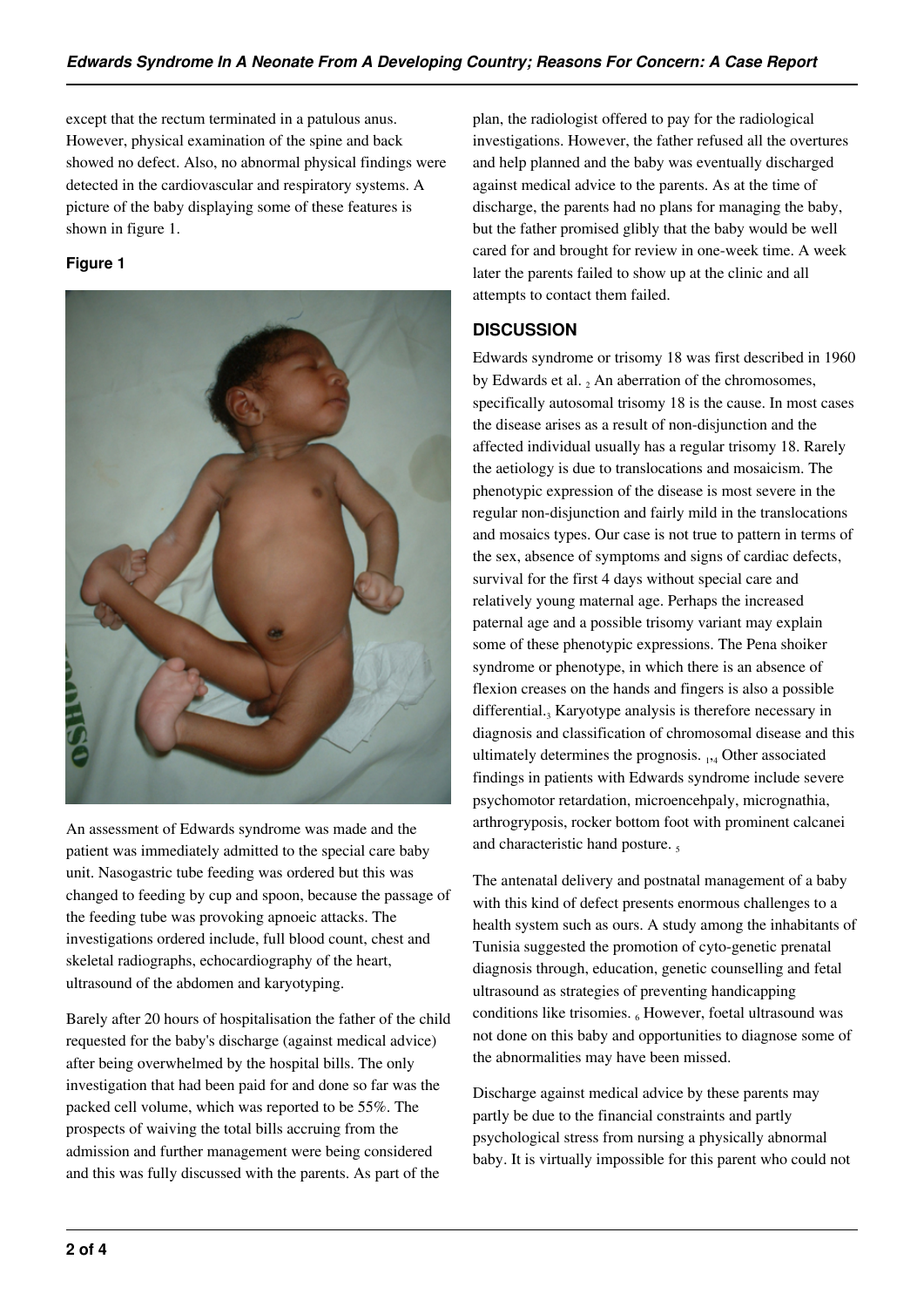pay the bills for investigation to afford the cost of correcting any of the abnormalities. Previous studies in this region have shown that discharge against medical advice is a common decision taken by parents of children having congenital and other serious disease, which may culminate in a fatal end.  $_{78}$ The discharge against medical advice provides an escape to the social embarrassment posed to this parent on the open ward. Management of the patient at home therefore allows the parents to enforce their rights to privacy, which paradoxically puts the baby at a potential risk of infanticide.

Significant development in the social, economic and health systems in Nigeria and similar countries will be needed, before this baby can be correctly managed. Such developments should include substantial improvements in the organisation and funding of the health and social welfare systems. This will ensure that needy patients and their relatives can be relieved of the expenses associated with health care services and assist health care personnel to provide better health service including antenatal screening and other tests and appropriate management.

## **CORRESPONDENCE TO**

Dr. O.A Oyedeji. Address: Department of Paediatrics,

Ladoke Akintola University Teaching Hospital, Osogbo, Nigeria. E-mail: soltomoyedeji@yahoo.com Telephone: +234 (0) 8056715508

#### **References**

1. Adeyokunnu AA. Autosomal trisomy 18 and 13 syndromes in Ibadan, Nigeria. Afr J Med Sci 1983;12: 81-9 2. Edwards JH, Harnden DG, Cameron AH. A new trisomic syndrome. Lancet i: 787-90. 3. Naguib KK, Al-Awadi SA, Moussa MA, Bastaki L, Gouda S, Redha MA, Mustafa F, Tayel SM, Abulhassan SA, Murthy DS. Trisomy 18 in Kuwait Int J Epidemiol 1999; 28:711-6 4. Young ID Dysmorphology and the skin. Current paediatrics. 1992;2:80-2 5. Harold C. trisomy 18. emedicine. http://www.emedicine.com/med/topic.htm. Date last updated: December 20,2005, Date assessed. April 10, 2006. 6. Chaabouni H, Chaabouni M, Maazoul F, M'Rad R, Jemaa LB, Smaoui N, Terras K, Kammoun H, Belghith N, Ridene H, Queslati B, Zouari F. Prenatal diagnosis of chromosome disorders in Tunisian population. Ann Genet. 2001;44:99-104. 7. Okeniyi JA, Oseni SB, Ogunlesi TA, Oyedeji GA A Nigerian child with spina bifida cystica and a ruinous

aftermath. The Internet journal of Third World Medicine.2005;3:1

8. Okoromah CN, Egri-Okwaji MT Profile of and control measures for paediatric discharges against medical advice. Niger Postgrad Med J.2004; 11 :21-5.